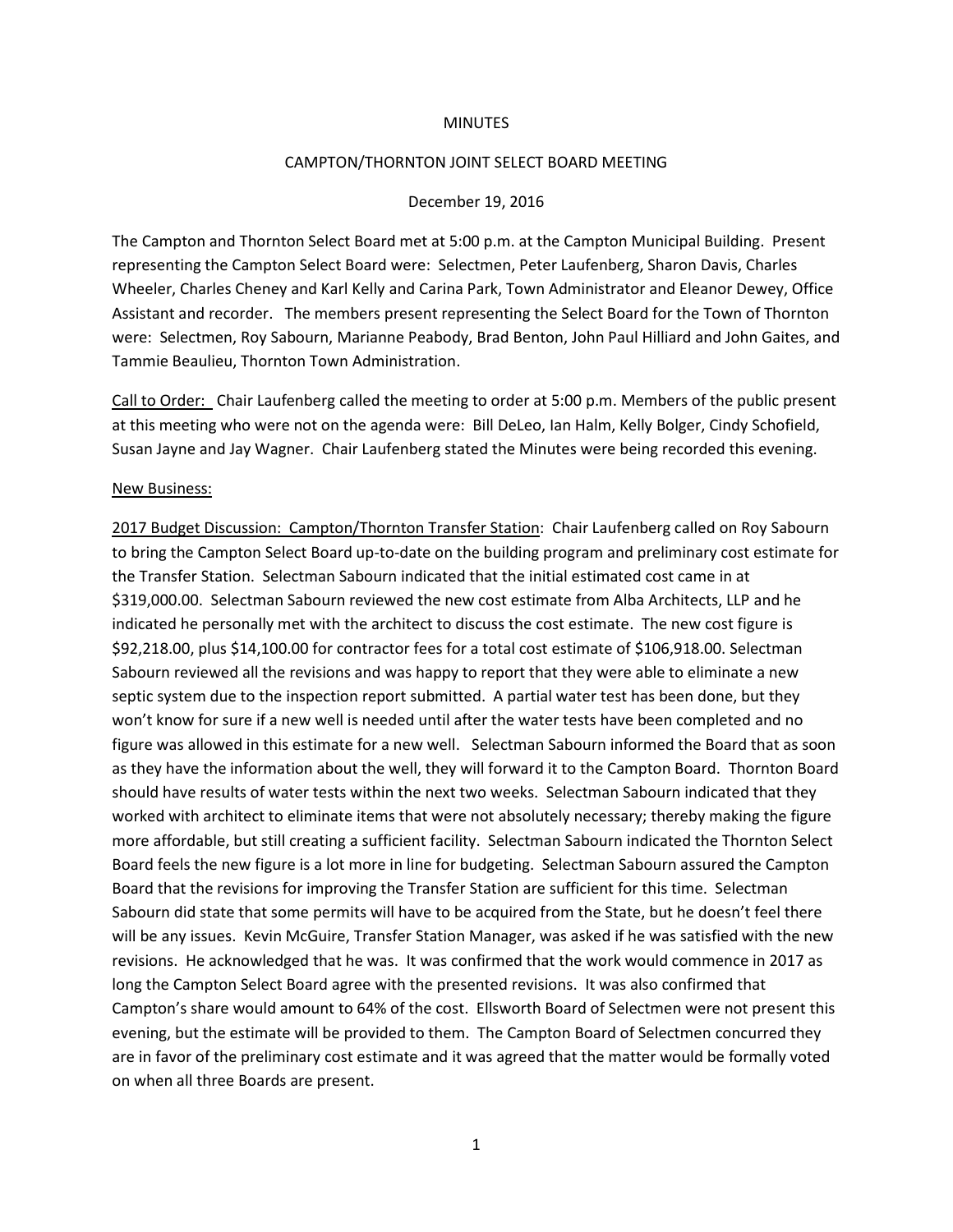2017 Budget Discussion: Campton/Thornton Fire Department: Chair Laufenberg called on Selectman Sabourn who informed the Campton Board that Thornton met with Fire Chief Defosses, but the budget is still in the premature stage right now and no final decisions have been made. Chair Laufenberg explained that, in particular, the Campton Board would like to hear from the Thornton Board their thoughts on a second ambulance. Discussion ensued pertaining to need due to volume of medical calls and the problems in trying to prolong the life of the current ambulance. Fire Chief Defosses informed the Boards that the current ambulance has been out of service since Thursday and luckily the Department did not have any problems even with the bad weather this past weekend, but utilizing other Towns has even become a problem due to high volume of calls that each Town covers. Chief Defosses confirmed that maintenance for a second ambulance was figured in the 2017 proposed budget and he also confirmed that he would not have to add staff to cover the second ambulance. Chief Defosses stated that the figure discussed for a used ambulance was in the \$60,000.00 range, but he believes now, to keep in line with that range, he will have to look for a five to six year old ambulance. The anticipated equipment replacement schedule was reviewed by Chief Defosses this evening. It was acknowledged that if a second used ambulance was purchased in 2017, the current ambulance would be due for replacement in approximately 2021. Discussion also ensued regarding the role of the second command truck and inquiry as to mileage reimbursement to staff as opposed to using the second command truck mainly for transportation to training classes. Chief Defosses acknowledged that he looked into that concept, but mileage reimbursement was costly at approximately \$1,000.00 per individual. Using the ambulance for transporting purposes and revenue for such was also discussed, but Chief Defosses explained that the main focus for the ambulance was for medical emergency calls; however, he stated a potential income of \$50,000.00 could be achieved by doing just a few transports a month. He explained the reason why most Towns don't participate in transporting is due to staffing issues and Union personnel. Chief Defosses confirmed that in the past year there has been 30 incidents where a 2<sup>nd</sup> ambulance could have been utilized for medical calls. Kelly Bolger also mentioned a recent accident in Plymouth and the wait period for an ambulance to come was long and it was due to the Town stepping in to help other Towns and no ambulance was available. Chair Laufenberg asked for confirmation from the Fire Commissioners as to their thoughts for the purchase of a second ambulance. The Fire Commissioners' unanimously agreed in favor of a second ambulance.

Fire Department surplus was questioned. Chief Defosses anticipated roughly a \$60,000.00 surplus; however, he asked for permission to spend \$43,300.00 of the surplus for gear, a wage study and 2 mobile radios**. Chief Defosses stated this would reduce the proposed increase of the budget from 10.2% down to 5.4%. Discussion ensued and after discussion, Selectman Davis made a Motion to approve the Fire Department spending some 2016 surplus funds for gear, 2 mobile radios and a wage study, and with a roll call vote, the Motion was unanimously approved by the Campton Board of Selectmen. Selectman Sabourn confirmed that the Thornton Board was in agreement; however, they asked that the wage study fee be looked at to see if a better price could be negotiated.**

There being no further business with the Thornton Board of Selectmen, the Town of Thornton staff excused themselves and Chair Laufenberg continued the regular Public Campton Board of Selectmen's Meeting.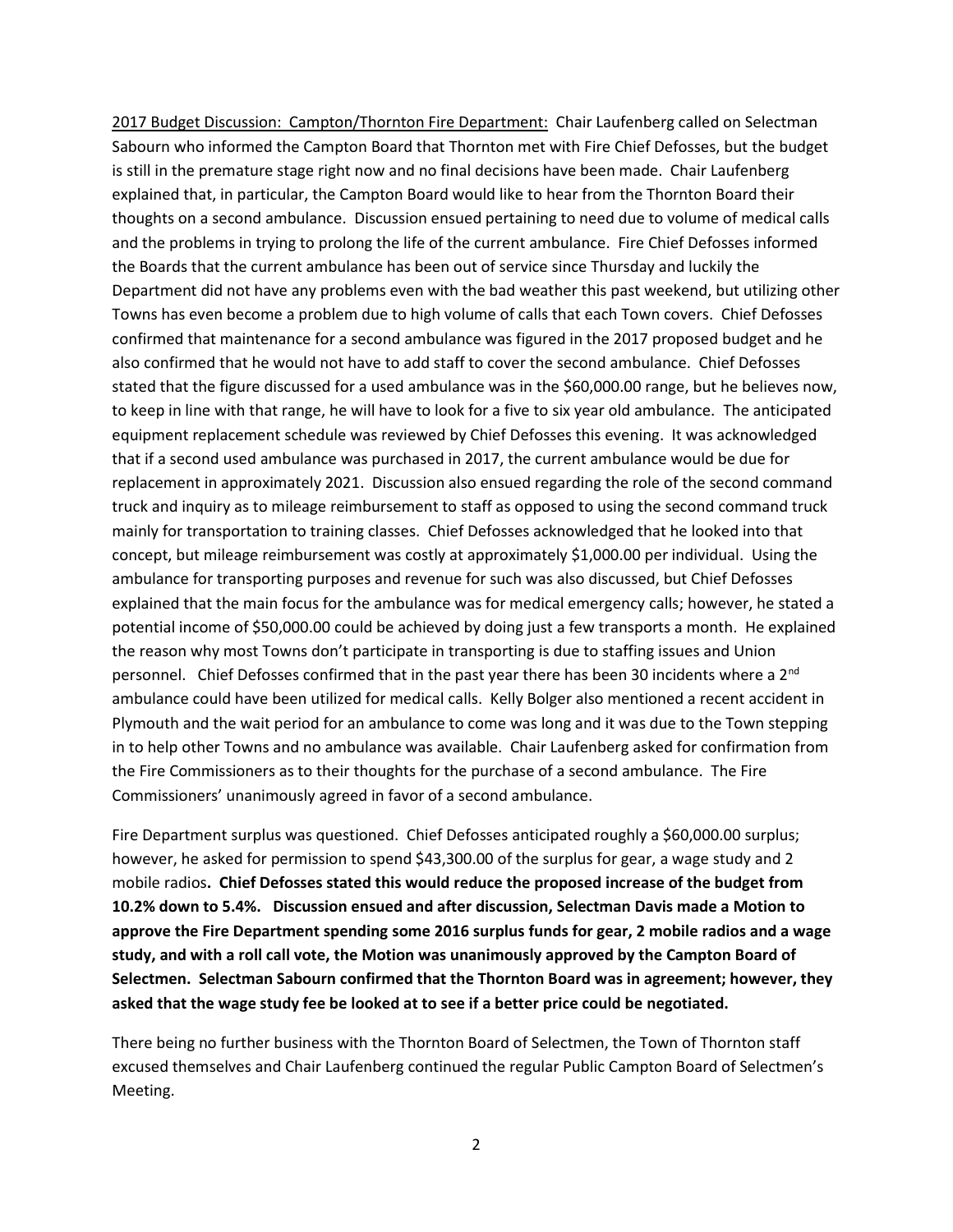Correspondence: Chair Laufenberg called on Carina who informed the Board that she requested some quotes for the printing of the Town reports. Carina included reaching out to True Colors when she made inquiries; however, they have not gotten back to her. Carina stated that R.C. Brayshaw & Co. Inc. has given a quote for 8 ½" X 11", coil binding, quantity 750, for \$2,587.00, with shipping, 10 free copies for the Board and an electronic format, which price is almost half what the Town has been paying in previous years**. The Board unanimously agreed to go forward with the printing quote from R.C. Brayshaw & Co., Inc. with the specifications indicated above.** 

An e-mail was received from Mr. Frank Grima, of the Red Cross, requesting that the Disaster Action Team (DAT), through the Red Cross be allowed to hold 4 meetings a year, from 6:00 p.m. to 7:30 p.m., in the Municipal Building Community Room. Discussion ensued pertaining to issues of unlocking and locking doors, however, the fact that the meetings are for the public good makes it in the realm of the requirements for the use of the Community Room. With that in mind, the Board unanimously agreed to allow the DAT meeting to be held in the Community Room. The exact dates have not been scheduled as yet, but Carina will inform Mr. Grima of the Board's decision.

Northern Pass has sent notice that a traffic control plan for the underground construction phase of the project has been submitted to NH DOT and this information is available on the NH DOT website and the Northern Pass website.

An email was received from NH DES regarding a webinar for "Introduction to Dam Decommissioning" and Carina thought it might be pertinent to the Alden Pond Dam. Even though the webinar date has passed, Carina will contact NH DES to get further information for the Board.

Carina informed the Board that an updated Tax Agreement list (received from Mrs. Joyce) is in their packet.

Carina stated that she provided the Board with updated expenditures through 12/19/16; however, she just received a bill from Town counsel for approximately \$3,000.00 which was not included in the update.

**Selectman Davis inquired about the expenses of the TANS and approaching Campton Village Precinct (CVP) in this regard. The Board agreed to invite the Campton Village Precinct Commissioners in to a Board meeting to discuss.** Discussion ensued as to bank charges, attorneys' fees and interest and how to proceed with reimbursement for these costs. It was also suggested that payments received by the Town for CVP be paid on a monthly basis to the Precinct, in the same manner as Waterville Estate District is handled. The Board will discuss this with CVP when the Commissioners are schedule to meet with the Board.

Carina inquired if she could have permission to encumber in this year's budget a \$1,355.00 charge for a desk top computer unit for the bookkeeper (to be shared by the Assessors when the bookkeeper is not in) and a \$2,710.00 charge for workstation replacements for May Brosseau and Karen Rienzo, quoted by Certified Computer Solutions. Carina explained there is unused monies available in the Financial Administration budget under Office Supplies line item in the amount of \$1,234.00, \$1,772.86 left in the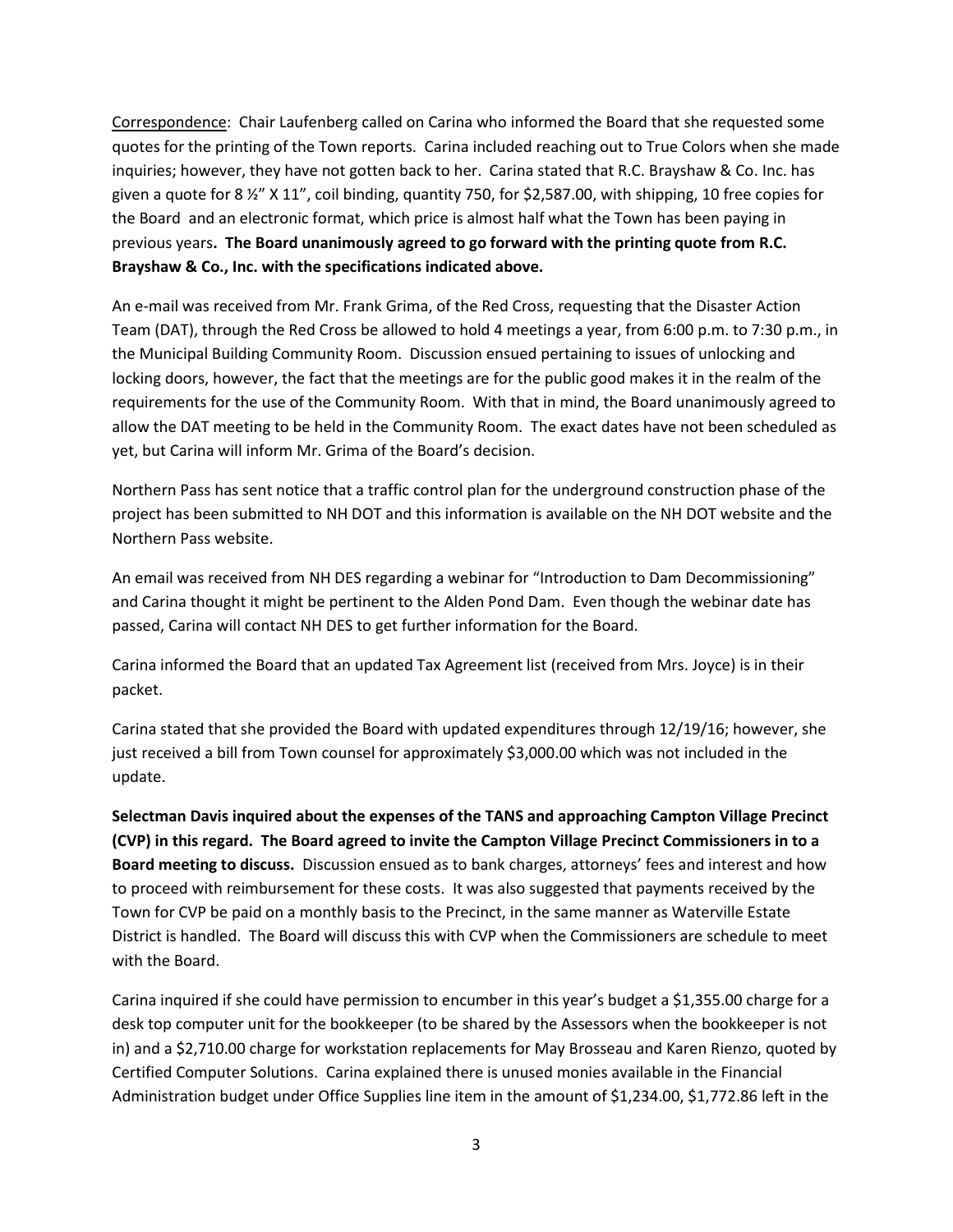Telephone & Internet and \$4,245.00 in cleaning/rubbish. **A Motion was made and seconded, and with a roll call vote, the Motion was approved to encumber \$4,065.00 in this year's Financial Administration budget for computer equipment mentioned above.** Carina informed the Board that the savings in the cleaning and rubbish related to 2 pickups a month for rubbish rather than 4 and a new cleaning service at a lower contract price.

Approval of Minutes: Chair Laufenberg inquired if there were any revisions or concerns regarding the Public Minutes and Non-public Minutes of December 5, 2016. A **Motion was made to approve the Public Minutes and Non-Public Minutes as written. The Motion was seconded and with a roll call vote, the Public Minutes and Non-Public Minutes were unanimously approved as written.**

New Business Continued: 2017 Budget Discussion: Highway Department: Chair Laufenberg called on Robert "Butch" Bain, Road Agent. Copies of the Highway Department Budget were distributed to the Board. The surplus will be approximately \$50,000.00. Sand and salt mixture was discussed, fuel costs and the fact that WEX saved money. Discussion ensued pertaining to another full time employee and still keeping a part time employee. Paving Depot Road was questioned and some drainage issues. Depot Road is not on the paving list, but Butch did confirm correcting the drainage issues. Butch informed the Board that the recommended roads on the list for anticipated paving in 2017 are: Goose Hollow Road, Miclon Road, Pond Road and Alden Drive. The Board had no further questions regarding the Highway Department Budget and they thanked Butch for coming to the meeting.

# Privilege of the Floor: None

Non-Public Session in accordance with RSA 91-A: 3, II (a): **Chair Laufenberg moved for a Motion to go into Non-Public Session in accordance with RSA 91- A: 3, II (a) regarding a personnel matter. The Motion was so moved and seconded, and with a roll call vote: Selectman Laufenberg – aye, Selectman Davis – aye, Selectman Wheeler – aye, Selectman Kelly – aye, and Selectman Cheney – aye, the Board unanimously agreed to go into Non-Public Session, at 6:25 p.m. The Board came out of Non-Public Session at 6:30 p.m.**

Board Concerns and Directives: Discussion ensued on a second ambulance and there were two Board members in favor of the second ambulance. The other three Board members expressed concern of acquiring another older vehicle which would present more maintenance costs, discussion of possibly purchasing a new ambulance to replace the current ambulance rather than a second ambulance, and concerns about additional costs arising for fuel, housing the vehicle, etc. over and above the initial purchase price of a second ambulance. Those not in favor of the second ambulance expressed that they would like to see how the entire budget plays out and how much surplus is available to possibly defray some of the purchase price for a second ambulance in addition to other costs relating to same.

Chair Laufenberg inquired how the Board would like to proceed with the Campton Inn property. Selectman Cheney presented pictures of the interior of the building for the Board's review. The Board concurred the building is gutted; however, it is not in as bad a shape as what was initially believed. With this in mind, the Board concurred to put the property up for auction, with certain stipulations as to timeframes for completion of the building. The Board agreed more revenue in taxes would be received